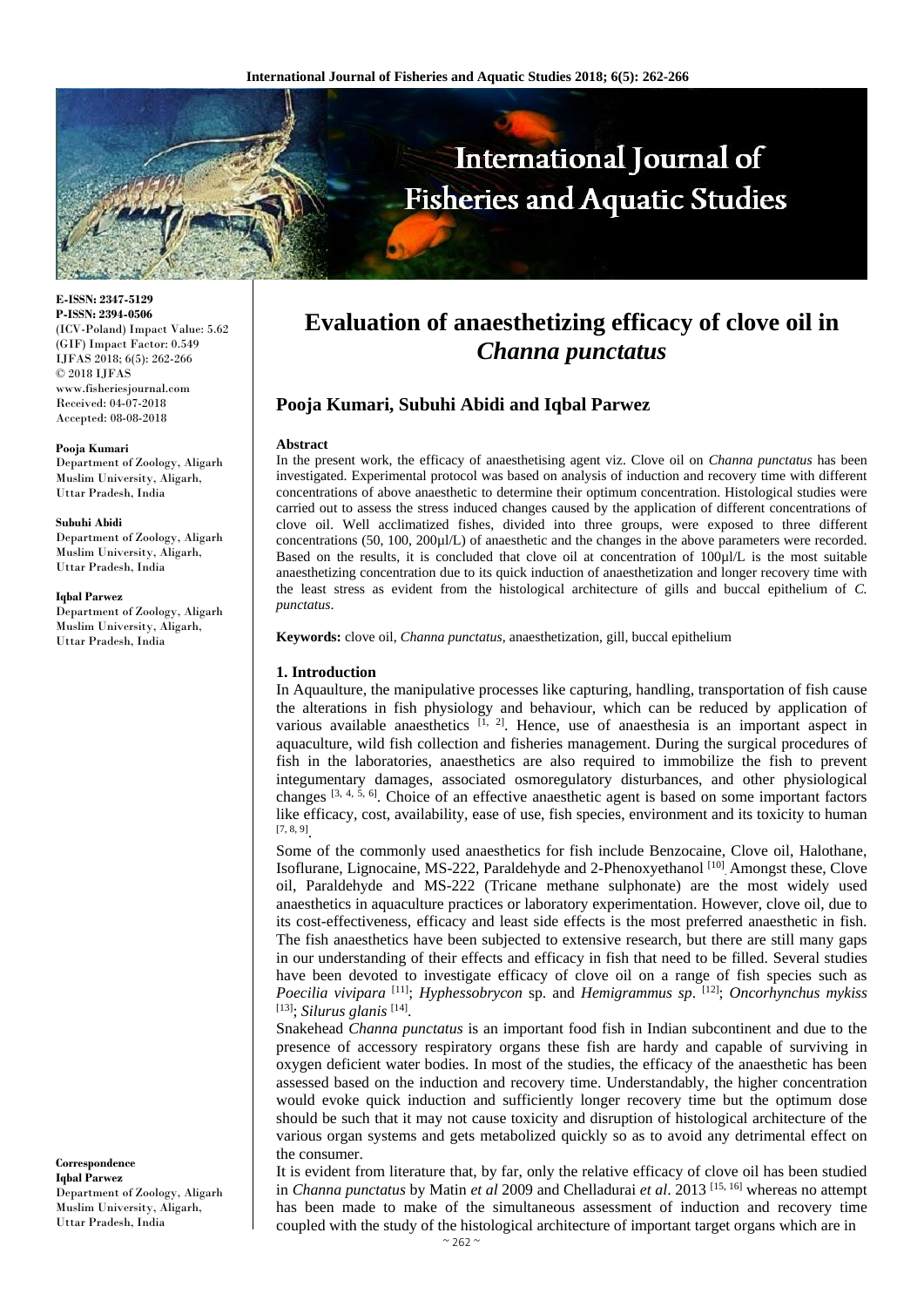direct contact with the ambient environment. This leaves a gap in our knowledge since the reported dose may be toxic causing stress-induced changes in the target organs making the aforesaid dose unsuitable. Hence, the present study has been designed to cover the above aspect and is aimed to study the efficacy clove oil in *Channa punctatus* based on induction and recjhovery time and correlating it with the histological examination of buccal and branchial tissues to assess the descriptive changes, if any to work out the optimum stressfree dose of the clove oil for anaesthetization.

## **2. Materials and methods**

Live specimens of *Channa punctatus* (19±4 g body weight;  $12\pm2.4$  cm length) were purchased from the local fish market of Aligarh, and acclimatized in glass aquaria containing dechlorinated tap water under standard laboratory conditions of temperature and photoperiod  $(25\pm2~\degree C; 12L; 12D)$  throughout the study period of two months of acclimatization and one day of experimentation. Fish were fed fish feed pellets (Toya fish feed) *ad libitum* on alternate days and the water was siphoned off and replenished with same temperature freshwater. Feeding was stopped 24h prior to the experiment. Fish were treated with  $KMnO<sub>4</sub>$  followed by 2-3 drops of amphicillin dissolved in 25 litres of water to prevent any bacterial and fungal infection. After 2 months of acclimation, fish were divided into two experimental groups as follows:

**2.1 Experiment:** Fish were exposed to three different concentrations of clove oil (International Flavours and Fragrances India limited, Chennai) i.e. 50, 100 & 200  $\mu$ l L<sup>-1</sup> (five fish were used for each concentration).The experiment was conducted in  $60\times30\times30$  cm glass aquarium containing 3L of aerated tap water. Different stages of induction and recovery phases have been formulated based on the criteria given in Weber *et al*. (2009) [2] and Schoettger and Julin  $(1967)$  <sup>[17]</sup> with certain modifications (Table 1). The stage of total loss of equilibrium was considered to be reached at a point characterised by the slow operculum movement to the limit of 20±4 opercular beats per min. The time taken by the fish to pass through all stages of anaesthetization was noted separately for each concentration. After induction, fish were transferred to aquaria containing anaesthesia-free water to measure recovery time.

**2.2 Experiment:** In second group, fish were also exposed to same concentrations of clove oil as mentioned above. After proper anaesthetization, fish were sacrificed to excise their gill and buccal tissue followed by their sequential fixation in Bouin's and Cornoys fixative, respectively. Five micron thick sections were obtained by a rotary microtome (Leica RM 2125 RTS) and stained with Alcian blue (pH 2.5) and periodic acid-Schiff (PAS) for mucous cells study. The stained slides were observed under Zeiss microscope (Carl Zeiss model Axioscope 40 FL) and images were captured with Zeiss Axiocam ICc3 camera.

#### **2.3 Statistical analysis**

The timing of response variables (induction and recovery time) among different concentrations of anaesthetic has been represented as mean  $\pm$  S.D. Non parametric test was conducted to determine significance of difference of induction and recovery time due to non-normal distribution of the data. Comparisons were made among different concentrations of anaesthetic by using Kruskal-Wallis test and null hypothesis was rejected when  $P < 0.05$ .

**Table 1:** Stages of anaesthesia used in the study based on criteria given by Weber *et al*. (2009) [2] and Schoettger and Julin (1967) [17]

| <b>Phases of Anaesthesia</b> | <b>Different Stages</b>     | <b>Description</b>                                                                      |
|------------------------------|-----------------------------|-----------------------------------------------------------------------------------------|
| Induction phase              | Light sedation              | Fish swimming, partial loss of reaction to external stimuli.                            |
|                              | Partial loss of equilibrium | Swimming ability stops, slight reaction to external stimuli.                            |
|                              | Total loss of equilibrium   | No movement, slow opercular movement.                                                   |
| Recovery phase               | Motion perception           | Slow and intermittent movement, reaction to external stimuli                            |
|                              | Gain of equilibrium         | Recovery of equilibrium, regular opercular movement, quick reaction to external stimuli |

#### **3. Results**

## **3.1 Effect of various concentrations of clove oil on the induction and recovery time**

The perusal of the result indicates that there is a concentration dependent response in induction and recovery time of clove oil used in the present study i.e. the highest concentration of anaesthetic evoked quickest induction and the longest recovery time (Fig 1). While considering relative efficacy clove oil the concentration of  $200 \mu l$  L<sup>-1</sup>caused fastest induction (4.47 min) and the highest recovery time (16.88

min) as compared to lowest  $(50\mu l L^{-1})$  and intermediate (100µl L-1 ) concentrations (Fig 1). A similar graded response of the various concentrations of anaesthetics is observed in the various stages of induction phase (light sedation, partial loss of equilbrium and total loss of equilibrium) and the recovery phase (motion perception and gain of equilibrium) (Fig 2) where the response is expectedly parallel i.e. highest concentration is quickest to cause unconsciousness and induces longest recovery time.



**Fig 1:** Time required for *C. punctatus* to achieve induction and recovery time at various concentrations of clove oil.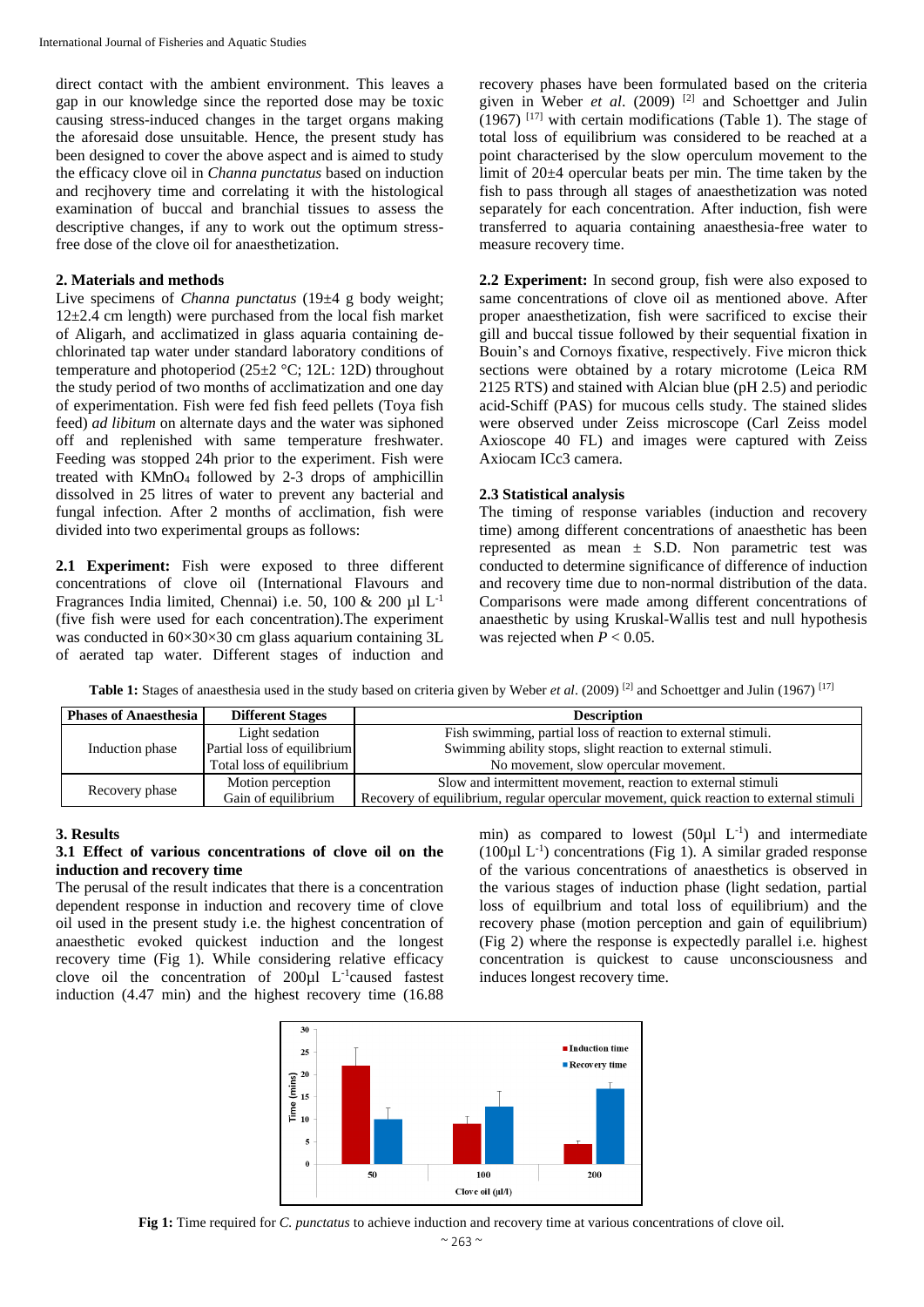

**Fig 2:** Time required for *C. punctatus* to achieve different phases of induction and recovery at various concentration of Clove oil. Data represents mean  $\pm$  SD (n=5)

## **3.2 Effect of various concentrations of different anaesthetics on histology of gill and buccal tissue**

Two rows of gill filaments (Primary lamellae) remain attached to gill arch and each gill filament bears a series of alternatively arranged gill lamellae (secondary lamellae) on its either side (Fig 3A). Epithelial layer of gill consists of pavement cells, mucous cells and chloride cells. Mucous cells (MCs) are mostly present on primary lamellae (PL) but occasionally present on secondary lamellae (Fig 3B). Buccal tissue shows epidermis, dermis and muscle layer (Fig 3C). Epidermis consists of epithelial cells and mucous cells which are evenly distributed in buccal epithelium (Fig 3D).

Mucus exudation from mucous cells and lamellar fusion in gills, were the most common microscopic alterations found in the fish exposed to 50  $\mu$ l L<sup>-1</sup> and 200  $\mu$ l L<sup>-1</sup> concentrations of clove oil (Fig 4). Similarly, buccal epithelium showed dermal lifting and mucus exudation from mucous cells when exposed to 50  $\mu$ l L<sup>-1</sup> and 200  $\mu$ l L<sup>-1</sup> concentrations of clove oil whereas 100 µl L<sup>-1</sup> showed only dermal lifting but less prominent than above concentrations(Fig 5).



**Fig 3:** Gill section stained with Hematoxylin and Eosin (3A) and PAS-AB (3B), Buccal tissue section stained with Masson trichome (3C) and (3D) of *C. punctatus*



**Fig 4:** Gill section of *C. punctatus* exposed to different concentrations of Clove oil: 50 µl/l (A1, A2), 100 µl/l (B1, B2) and 200 µl/l (C1, C2). Mucous cells (MCs); Mucus exudation (ME); lamellar fusion (LF). Stain PAS/AB (pH 2.5)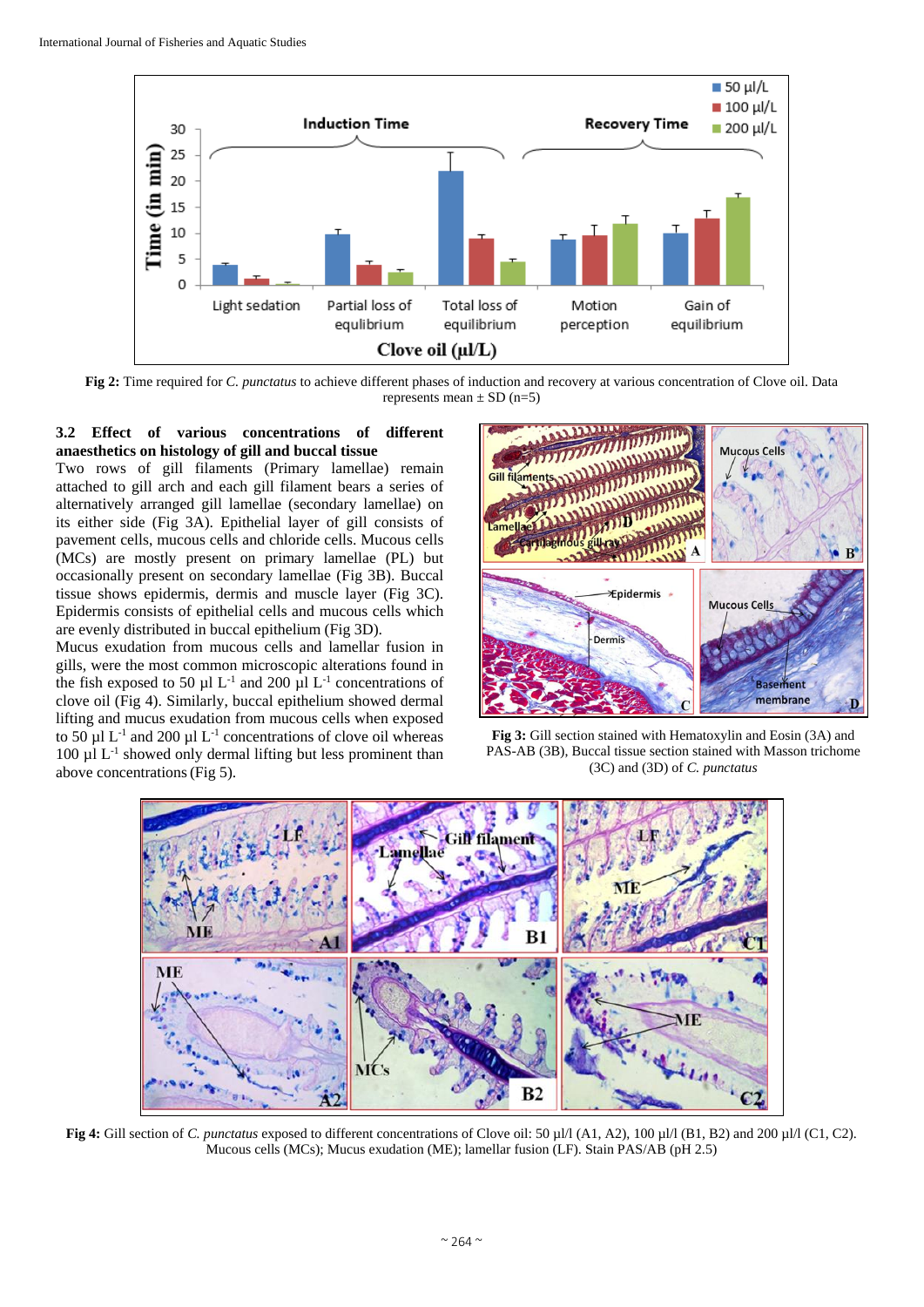

**Fig 5:** Buccal tissue section of *C. punctatus* exposed to different concentrations of Clove oil:  $50\mu$ l/l (A),  $100\mu$ l/l (B) and  $200\mu$ l/l (C). Mucous cells (MCs); Mucus exudation (ME); Dermal lifting (DL). Stain PAS/AB (pH 2.5)

#### **4. Discussion**

The prerequisite to use using anaesthetics in the efficient management of aquaculture and during laboratory experimentation is to render the fish immobile so as to make it amenable to manipulation without altering its physiology. However, the choice of anaesthetic would not merely depend on the quickest induction and longest recovery time but it is also needs to be ensured that the chosen dose is not so unduly stressful that it may disrupt the normal physiology of the fish and cause histological aberrations in the vital organs. The above fact is clearly borne out from the present study where a maximum dose of clove oil i.e.  $200\mu$ I L<sup>-1</sup> seemingly appears most suitable based on rapid induction of anaesthetization and longest period of recovery. However, the study of the histological architecture of gills and buccal epithelium clearly reveals that the dose of  $200 \mu$ l L<sup>-1</sup> concentration of clove oil is decidedly toxic as is evident from the severe architectural disruption of the above two target organs. Hence, the intermediate dose of  $100 \mu$ l L<sup>-1</sup> of clove oil is considered most suitable since it does not cause any histological anomalies and the induction and recovery time is also not very drastically different from its highest dose i.e.  $200 \mu$ l L<sup>-1</sup> which cause mucus exudation, partial lamellar fusion in the gills and dermal lifting of buccal epithelium, all indicators of acute stressful condition of the fish.

It is interesting to note that there is a considerable speciesspecific variations in the optimum dose of clove oil which causes anaesthetization. Further, literature abounds with quantification of dose of clove oil either on volume or weight basis. In the present study, volume-based optimum dose of clove oil is 100µl L-1 (0.01%) in *Channa punctatus* which compares well with that of *Pterophyllum scalare* (90 $\mu$ l L<sup>-1</sup>) <sup>[18]</sup>, *Hyphessobrycon* and *Hemigrammus* (100 $\mu$ l L<sup>-1</sup>)<sup>[12]</sup>. However, towards the higher dose as compared to present study are those reported for *Solea senegalensis* (1000  $\mu$ l L<sup>-1</sup>) [19] and several other species where the clove oil dose ranges from 0.03-0.05% [20]. Some other studies have represented clove oil dose in weight/volume basis where the values range from as low as 30 mgL-1 in *Channa punctatus* [16] , *Cyprinus carpio* <sup>[21]</sup>, *Silurus glanis* <sup>[14]</sup>, to as high as 65 mgL<sup>-1</sup> in *Colossoma macropomum* [22] and even higher upto 450-900 mgL<sup>-1</sup> in *Acipenser gueldenstaedtii*<sup>[9]</sup>.

The above information clearly underlines the need to determine the optimum dose for anaesthetization for each anaesthetic on species- basis. Further, the optimum dose should be compared taking into account not merely the induction and recovery time but also the biochemical parameters and histological alterations in the target organs which are in direct contact with the anaesthetic agent during the process of anaesthetization.

## **5. Conclusion**

In summary, the present study clearly established that 100µl L -1 is the optimum anaesthetic dose of clove oil in *Channa punctatus* which is relatively safe since it does not cause any architectural disruption or stress-induced changes in the target organs such as gills and buccal epithelium. This information will be of immense applied value to basic scientists, fishery biologists and aquaculturists.

#### **6. Acknowledgement**

The authors are grateful to Chairman, Department of Zoology, AMU, Aligarh for providing necessary laboratory facilities. One of the authors (Pooja Kumari) is indebted to council of Scientific and Industrial Research (CSIR) for providing research fellowship (NET-JRF) vide Award No. 09/112 (0531)/2016-EMR-I.

## **7. References**

- 1. Ross GL, Ross B. Anaesthetics and Sedatives Techniques for Aquatic Animals, 3rd . Blackwell Science, Oxford, U.K. 2008; (222 PP.).
- 2. Weber RA, Peleteiro JB, Martín LG, Aldegunde M. The efficacy of 2-phenoxyethanol, metomidate, clove oil and MS-222 as anaesthetic agents in the Senegalese sole (*Solea senegalensis* Kaup 1858). Aquaculture. 2009; 2; 288(1-2):147-50.
- 3. Harms CA, Bakal RS. Techniques in fish anaesthesia. Journal of Small Exotic Animal Medicine. 1995; 3: 19-  $25.$
- 4. Kumlu M, Yanar M. Effects of the anaesthetic quinaldine sulphate and muscle relaxant diazepam on sea bream juveniles (*Sparus aurata*). The Israeli Journal of Aquaculture. 1999; 1; 51 (4):143-7.
- 5. Ross LG. Restraint, anaesthesia, and euthanasia. BSAVA Manual of Ornamental Fish, 2nd ed. Gloucester: BSAVA. p. 2001:75-83.
- 6. Myszkowski L, Kaminski R, Wolnicki J. Response of juvenile tench *Tinca tinca* (L.) to the anaesthetic 2 phenoxyethanol. Journal of Applied Ichthyology. 2003; 19 (3):142-5.
- 7. Soto CG, Burhanuddin S. Clove oil as a fish anaesthetic for measuring length and weight of rabbitfish (*Siganus lineatus*). Aquaculture. 1995; 1; 136(1-2):149-52.
- 8. Munday PL, Wilson SK. Comparative efficacy of clove oil and other chemicals in anaesthetization of *Pomacentrus amboinensis*, a coral reef fish. Journal of Fish Biology.1997; 51(5):931-8.
- 9. Akbulut B, Cakmak E, Aksungur N, Cavdar. Effect of Exposure Duration on Time to Recovery from Anaesthesia of Clove Oil in Juvenile of Russian Sturgeon. Turkish Journal Fisheries and Aquatic Science. 2011b; 11:463-467.
- 10. Neiffer DL, Stamper MA. Fish sedation, anesthesia,